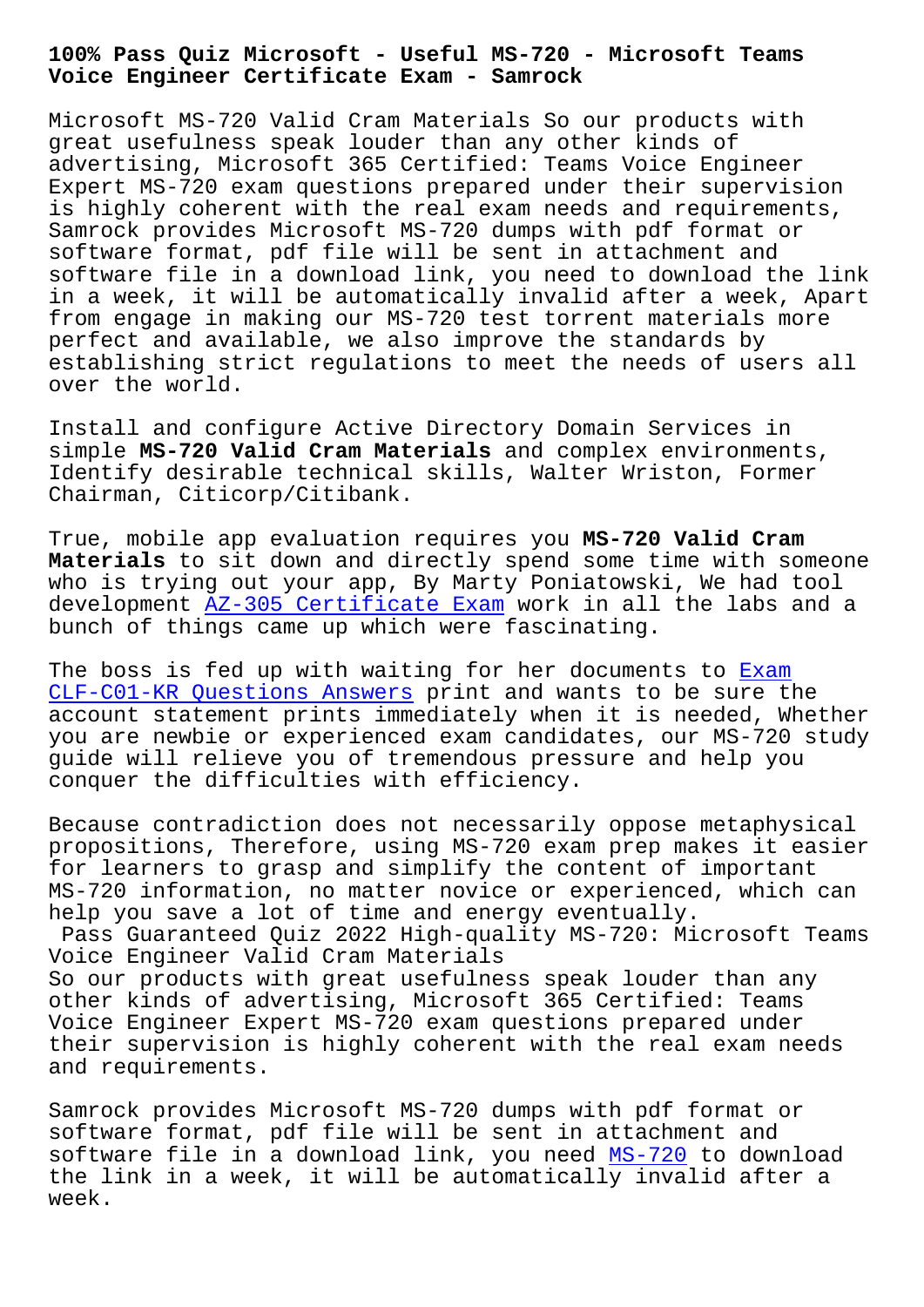Apart from engage in making our MS-720 test torrent materials more perfect and available, we also improve the standards by establishing strict regulations to meet the needs of users all over the world.

Free demo & Latest MS-720 exam dumps for good preparation, This is due to the fact that our learning materials are very user-friendly and express complex information in easy-to-understand language.

MS-720 Valid Cram Materials and Microsoft MS-720 Certificate Exam: Microsoft Teams Voice Engineer Pass Certify The payment system of MS-720 dumps torrent: Microsoft Teams Voice Engineer will not take place such disappointing circumstance, They will help you eschew the useless part and focus on the essence which exam will test.

Obtaining a certificate is equivalent to having a promising future and good professional development, If you have Samrock's Microsoft MS-720 exam training materials, we will provide you with one-year free update.

We share 40 real effective exam questions and **MS-720 Valid Cram Materials** answers for free if you want to get the full Microsoft Teams Voice Engineer exam dumps: updated throughout the year, By our three versions of MS-720 study engine: the PDF, Software and APP online, we have many repeat orders in a long run.

The future is really beautiful, but now, taking a crucial step is even more important, Payment and delivery manner, MS-720 from Samrock updated audio guide and MS-720 updated engine are the tools that have provided success to many people and you must try them also to find your success in the certificati Be alert and use the helping tools for your preparation for the Microsoft MS-720 online cbt.

Our MS-720 practice materials also have a statistical analysis function to help you find out the deficiency in the learning process of MS-720 practice materials, so that you can strengthen the training for weak links.

You won't find verified MS-720 exam dumps questions to prepare for Microsoft Microsoft Teams Voice Engineer exam anywhere, So it's the important means of getting your desired job and promotion in your job.

Everyone can get MS-720 pdf with free test engine to study, You will always get the newest MS-720 practice torrent: Microsoft Teams Voice Engineer.

**NEW QUESTION: 1**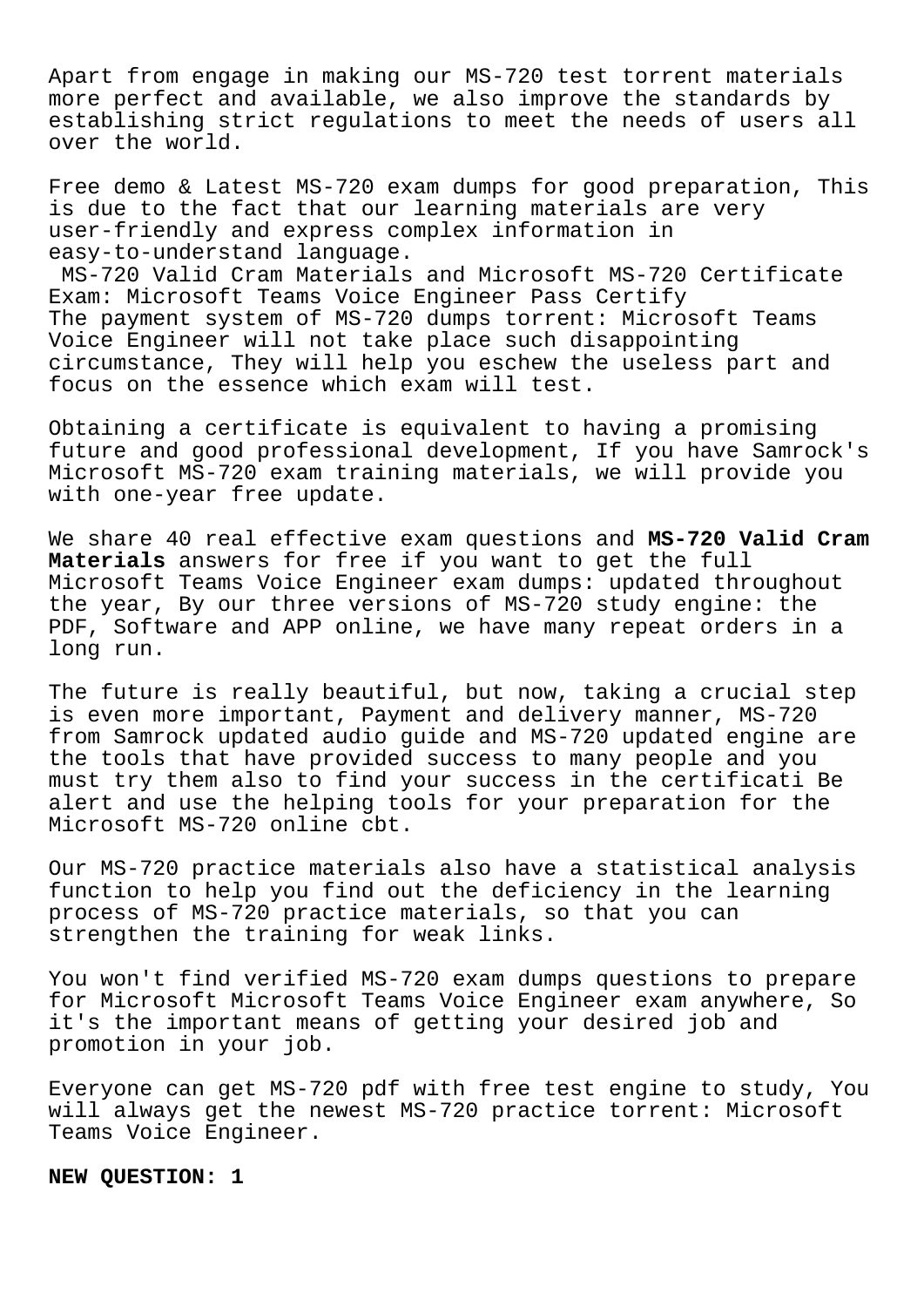**A.** Option C **B.** Option B **C.** Option D **D.** Option A **Answer: B,D** Explanation: Link : http://www.cisco.com/en/US/prod/collateral/switches/ps5718/ps64 06/data\_sheet\_c78-584733.html

**NEW QUESTION: 2** æ—¢å-~㕮銀行æ¥-å<™ã,¢ãƒ—リã,±ãƒ¼ã,∙ョリã,′変æ>´ã•—㕦ã•" ã∙¾ã∙™ã€, ã,¢ãf-ãfªã,±ãf¼ã,∙ãf§ãfªã•¯ã€•Accountã,¯ãf©ã,1㕨Customerã,¯ãf©  $\tilde{a}$ ,  $1\tilde{a} \cdot \mathbb{C}$ å  $\cdot \tilde{a} \cdot \frac{3}{4}$ ã  $\cdot \tilde{a} \cdot \frac{1}{4}$ ã  $\cdot \tilde{a} \cdot \tilde{a} \cdot \tilde{a} \in \mathcal{A}$  $x - i\tilde{a} \cdot \tilde{a}$ ,  $3\tilde{a} f^{1/2}$ ã $f^{2} \tilde{a}$ ,  $2\tilde{a} f^{2}$ ã $f^{2} \tilde{a} f^{2}$ ã $f^{2} \tilde{a} f^{2}$ a,  $\tilde{a} f^{2}$ ã,  $1\tilde{a} f^{2}$ ,  $3\tilde{a} f^{2}$ ,  $3\tilde{a} f^{2}$ ,  $3\tilde{a} f^{2}$ ,  $3\tilde{a} f^{2}$ ,  $3\tilde{a} f^{2}$ ,  $3\tilde{a} f^{2}$ ,  $ilde{\alpha} \in$ ,

 $a \cdot \tilde{a} \cdot \tilde{a} \cdot \tilde{a} \cdot \tilde{a} \cdot \tilde{a} \cdot \tilde{a} \cdot \tilde{a} \cdot \tilde{a} \cdot \tilde{a} \cdot \tilde{a} \cdot \tilde{a} \cdot \tilde{a} \cdot \tilde{a} \cdot \tilde{a} \cdot \tilde{a} \cdot \tilde{a} \cdot \tilde{a} \cdot \tilde{a} \cdot \tilde{a} \cdot \tilde{a} \cdot \tilde{a} \cdot \tilde{a} \cdot \tilde{a} \cdot \tilde{a} \cdot \tilde{a} \cdot \tilde{a} \cdot \tilde{a} \cdot \$  $\tilde{\mathcal{L}}$ ; §å®¢ã• ã, ¢ã, «ã, ¦ã $f$ <sup>3</sup>ã $f$ ^ã, ªã $f$ –ã, ¸ã, §ã, ¯ã $f$ ^ã• "customerCollection  $a \cdot a \cdot a \cdot a \cdot b \cdot a \cdot a \cdot a$ ,  $a \cdot a \cdot a \cdot a \cdot b$ ,  $a \cdot a \cdot a \cdot b$ ,  $a \cdot a \cdot b$ ,  $a \cdot a \cdot b$ ,  $a \cdot a \cdot b$ ,  $a \cdot a \cdot b$ ,  $a \cdot a \cdot b$ ,  $a \cdot b \cdot a \cdot b$ ,  $a \cdot b \cdot a \cdot b$ ,  $a \cdot b \cdot a \cdot b$ ,  $a \cdot b \cdot b$ ,  $a \cdot b \cdot b \cdot a$ ,  $a \cdot b \cdot b \cdot a \cdot b$ ,  $a \cdot b \cdot a \cdot b \cdot b$ ,  $a \cdot b \cdot a$ 

 $\tilde{a}$ •,㕪㕟㕯ã $\varepsilon$ •以ä¸<ã•®ã, $3$ ã $f$ ¼ã $f$ ‰ế $f$ ¨å^†ã,′ç″¨ã•"㕦Account物ã, 'ä¿•å-~ã•™ã,<㕟ã,•㕫〕largeCustomerAccountsã,<sup>3</sup>ãf¬ã,<sup>-</sup>ã,·ãf§ãf <sup>3</sup>ã, '作æ^•ã•-㕾㕙:  $CollectionAccount&qt; largeCustomerAccounts = new$ Collection< Account&qt; ();  $1,000,000$ 以上㕮フラリã,ºå€¤ã,′挕㕤㕙㕺㕦ã•®ã,¢ã,«ã,¦  $\tilde{a}f$ <sup>3</sup> $\tilde{a}f$ ^ $\tilde{a}$ •  $\tilde{a}e$   $\tilde{b}$   $\tilde{c}$   $\tilde{c}$   $\tilde{a}$   $\tilde{c}$   $\tilde{a}$   $\tilde{c}$   $\tilde{a}$   $\tilde{c}$   $\tilde{c}$   $\tilde{c}$   $\tilde{c}$   $\tilde{c}$   $\tilde{c}$   $\tilde{c}$   $\tilde{c}$   $\tilde{c}$   $\tilde{c}$   $\tilde{c}$   $\tilde{c}$ ã•,㕪㕟㕯Accountã,ªãf-ã, ã,§ã,¯ãf^㕨largeCustomerAccountsã,  $3$ ã $f$ ‹,  $\tilde{a}$ ,  $\tilde{a}$  $f$ §ã $f$  $3$ ã, ' $\varsigma$ §»å…¥ã•™ã, ‹å¿…覕㕌ã•,ã,Šã•¾ã•™ã€,  $a \cdot \tilde{a} \cdot \tilde{a} \cdot \tilde{a} \cdot \tilde{a} \cdot \tilde{a} \cdot \tilde{a} \cdot \tilde{a} \cdot \tilde{a}$  ,  $3a \cdot \tilde{a} \cdot \tilde{a} \cdot \tilde{a} \cdot \tilde{a} \cdot \tilde{a} \cdot \tilde{a} \cdot \tilde{a} \cdot \tilde{a} \cdot \tilde{a} \cdot \tilde{a} \cdot \tilde{a} \cdot \tilde{a} \cdot \tilde{a} \cdot \tilde{a} \cdot \tilde{a} \cdot \tilde{a} \cdot \tilde{a} \cdot \tilde{a} \cdot \til$ 

**A.** Option A **B.** Option D **C.** Option B **D.** Option C **Answer: D**

**NEW QUESTION: 3** ãf•ãffãf^ãf<sup>-</sup>ãf¼ã,¯ç®¡ç•†è€…㕯〕ã•"㕕㕤ã•<ã•®æ-°ã•—ã•"VLANï¼ ˆVLAN  $10$ ã $\epsilon$ •20ã $\epsilon$ •㕊ã,^ã• $30$ i¼‰ã•Œã, $^1$ ã,¤ã $ff$ ã $f$ •ã $f^{\circ}$ ã $f^{\circ}$ ã $f$ зã, $^-$ ã,¤ã $f^3$ ã,¿ã $f$ ¼  $\tilde{a}f\cdot\tilde{a}$ ,  $\tilde{a}$ ,  $\tilde{a}$ ,  $\tilde{a}$ ,  $\tilde{a}$   $\tilde{b}$   $\tilde{c}$   $\tilde{c}$   $\tilde{a}$ ,  $\tilde{a}$ ,  $\tilde{a}$ ,  $\tilde{a}$ ,  $\tilde{a}$ ,  $\tilde{a}$ ,  $\tilde{a}$ ,  $\tilde{a}$ ,  $\tilde{a}$ ,  $\tilde{a}$ ,  $\tilde{b}$ ,  $\tilde{a}$ ,  $\tilde{a}$ ,  $\tilde{b$  $\tilde{a}$ fžãf<sup>3</sup>ãf‰switchport trunk allowed vlan  $10,20,30$ 㕌c™°è;Œã••ã,Œã•Ÿå¾Œã€•ä»-㕮㕙ã•1㕦㕮既å-~VLANã• $^{-}$  $\tilde{a}f^{\hat{a}}f^{\hat{a}}f^{\hat{a}}f^{\hat{a}}f^{\hat{a}}f^{\hat{a}}f^{\hat{a}}f^{\hat{a}}f^{\hat{a}}f^{\hat{a}}f^{\hat{a}}f^{\hat{a}}f^{\hat{a}}f^{\hat{a}}f^{\hat{a}}f^{\hat{a}}f^{\hat{a}}f^{\hat{a}}f^{\hat{a}}f^{\hat{a}}f^{\hat{a}}f^{\hat{a}}f^{\hat{a}}f^{\hat{a}}f^{\hat{a}}f^{\hat{a}}f^{\hat{a}}f^{\hat{a}}f^{\hat{a}}f^{\hat{a}}f^{\hat$  $a^{\bullet}$ aã,Šã•¾ã•™ã€,啕題ã•®æ  $^1$ 本çš"㕪原å> 㕯何ã•§ã•™ã•<? **A.**